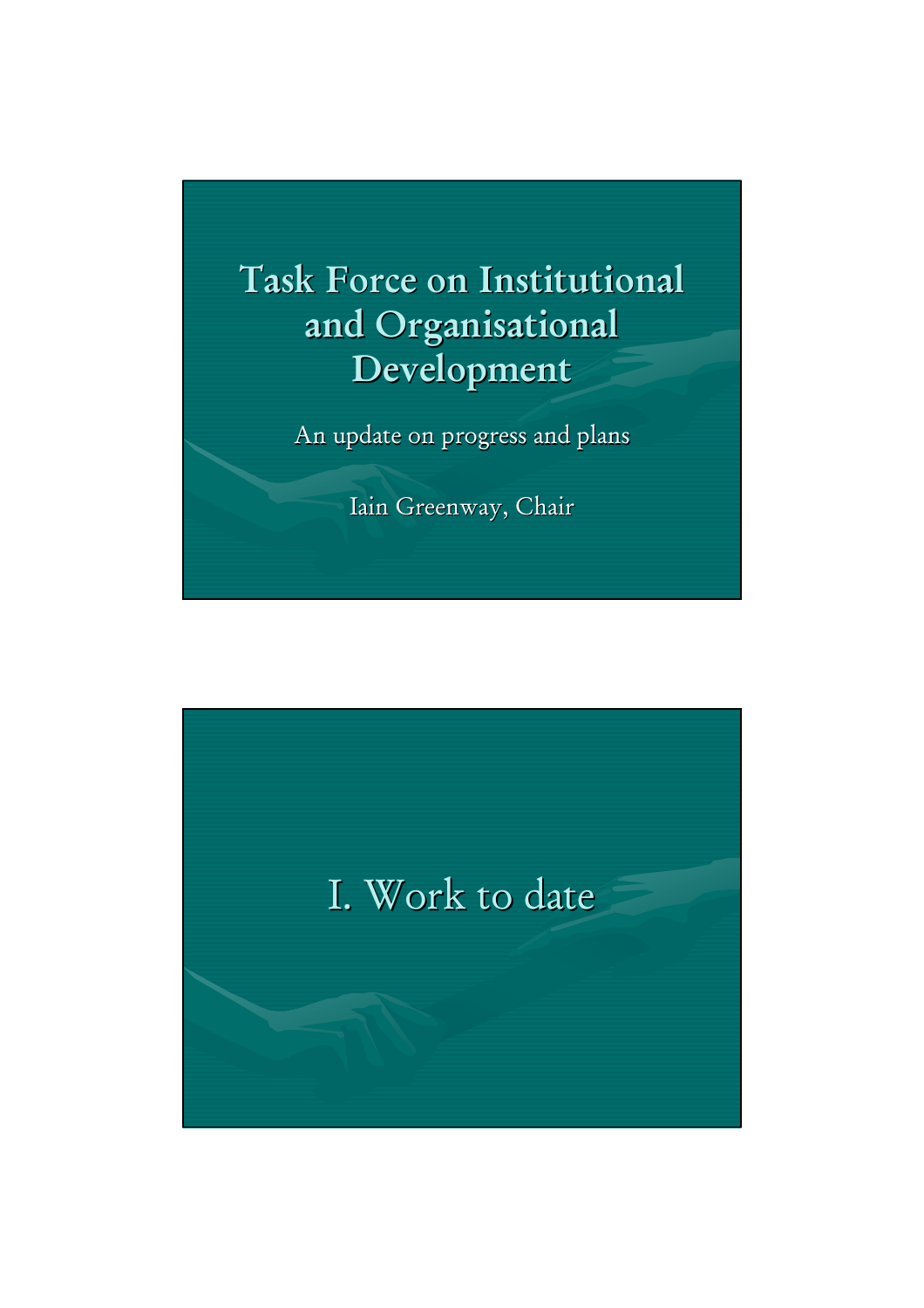# **The story so far The story so far**

- Task Force formed late 2006
- Designed to build on previous work.
- FIG is well-placed to lead, as it brings together leading professionals from around the world.
- $\bullet$  The work must assess needs and decide how to respond to those needs most effectively.
- $\bullet$  Such work will further FIG's Mission.

### **Membership Membership**

- Iain Greenway (UK) Chair
- Santiago Borrero Mutis (Colombia)
- Adam Greenland (New Zealand)
- Teo Chee Hai (Malaysia)
- John Parker (Australia) John Parker (Australia)
- Richard Wonnacott (South Africa)
- · Spike Boydell (Australia)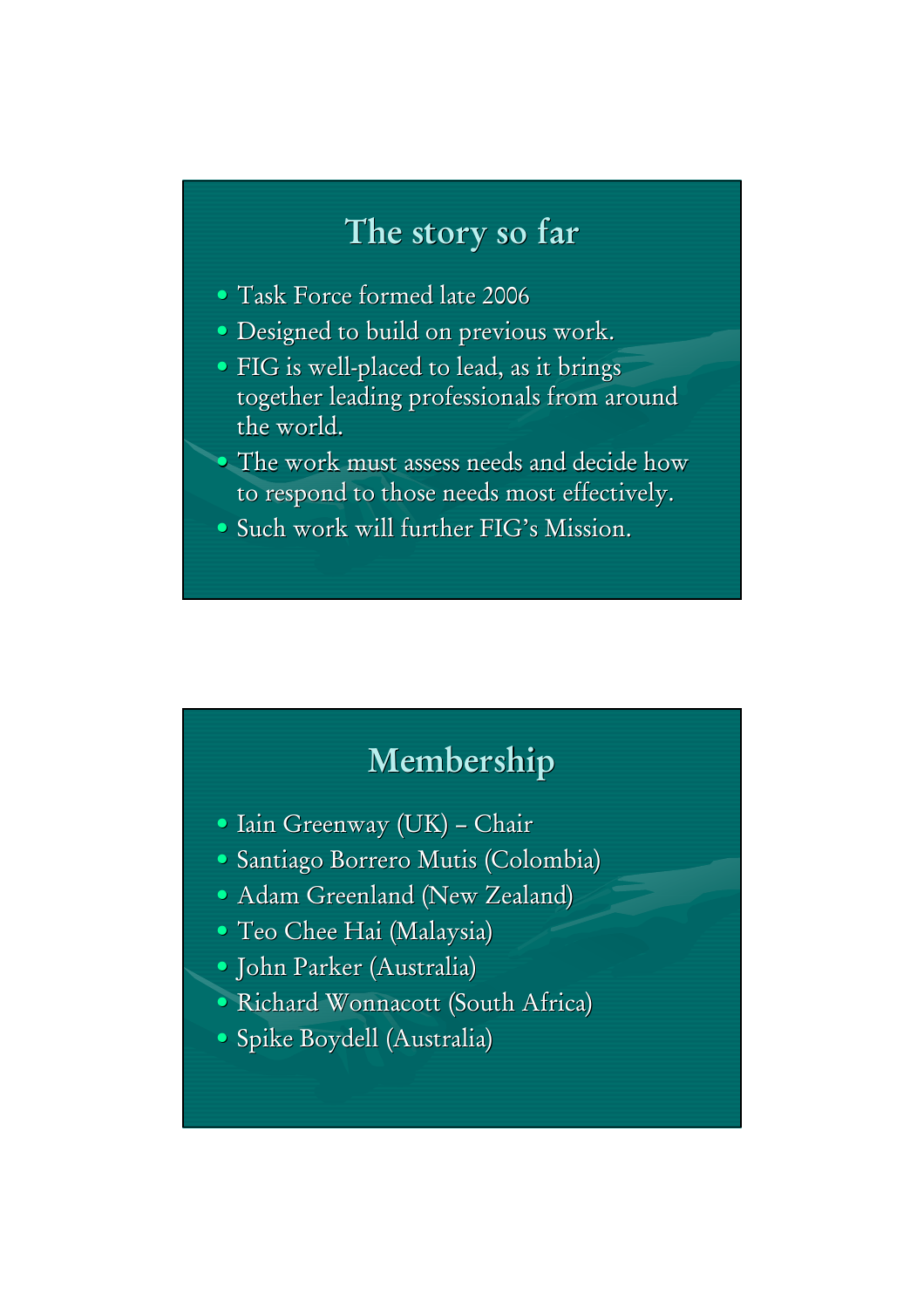## **Key questions Key questions**

- Where are the key barriers to effectively functioning institutions and organisations?
- Who are the key influencers who can help to remove the barriers?
- What key materials are needed to remove the barriers? barriers?
- · Which types of organisation are most affected? affected?

### Developing a model to assess **capacity capacity**

- Input from ITC
- Tested at Cambridge Conference, July 2007
- Three levels
- $\bullet$  Five components further enhanced to six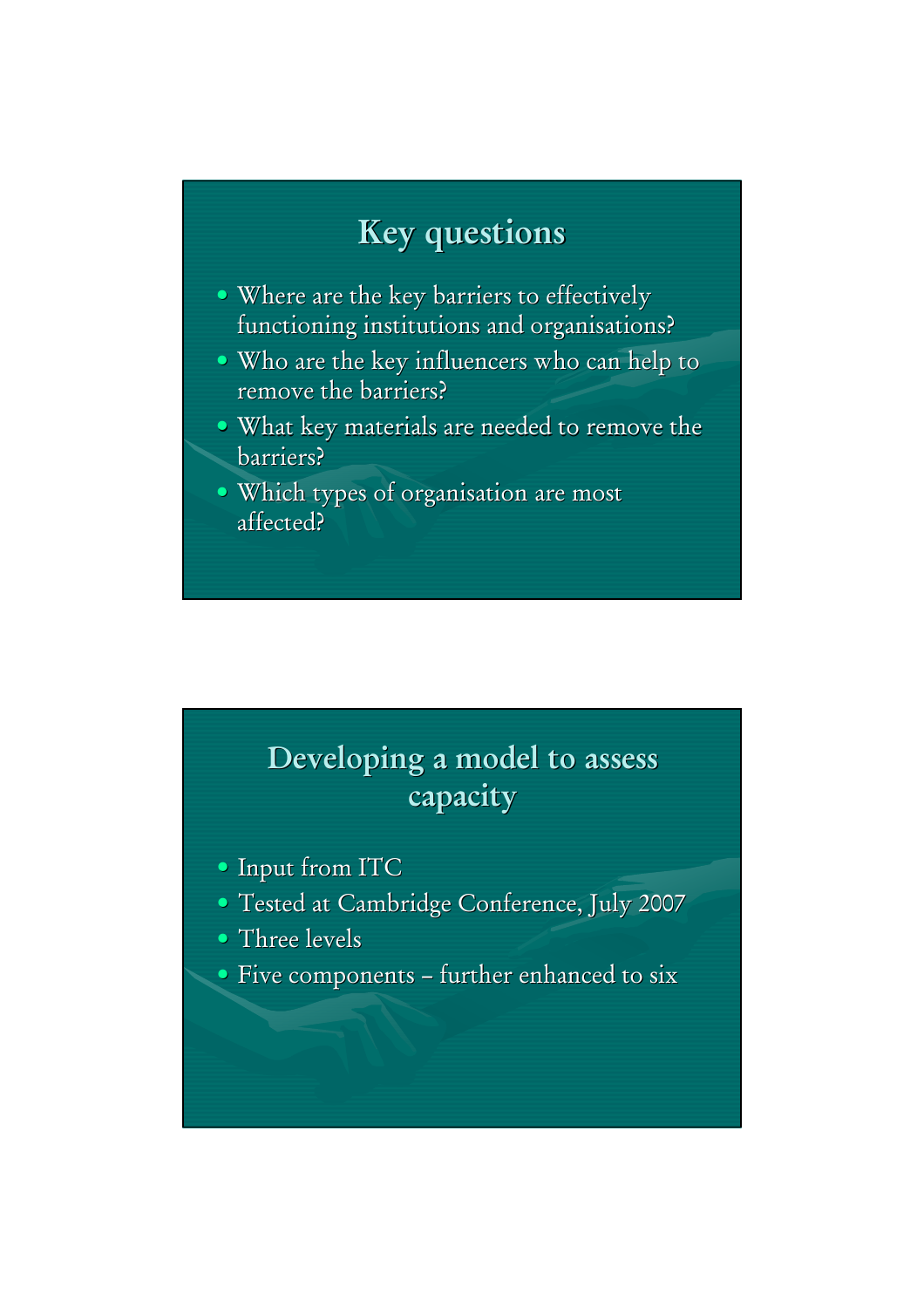# **Levels of capacity Levels of capacity**

- The broader system/societal level
- The entity/organisational level
- $\bullet$  The group-of-people/individual level

# **The components The components**

- Development of appropriate policy/ Development of appropriate policy/ legislation
- Conversion into systems/ programmes
- Splitting activity between stakeholders
- Production of the necessary outputs
- Effective use of the outputs
- Effective learning and development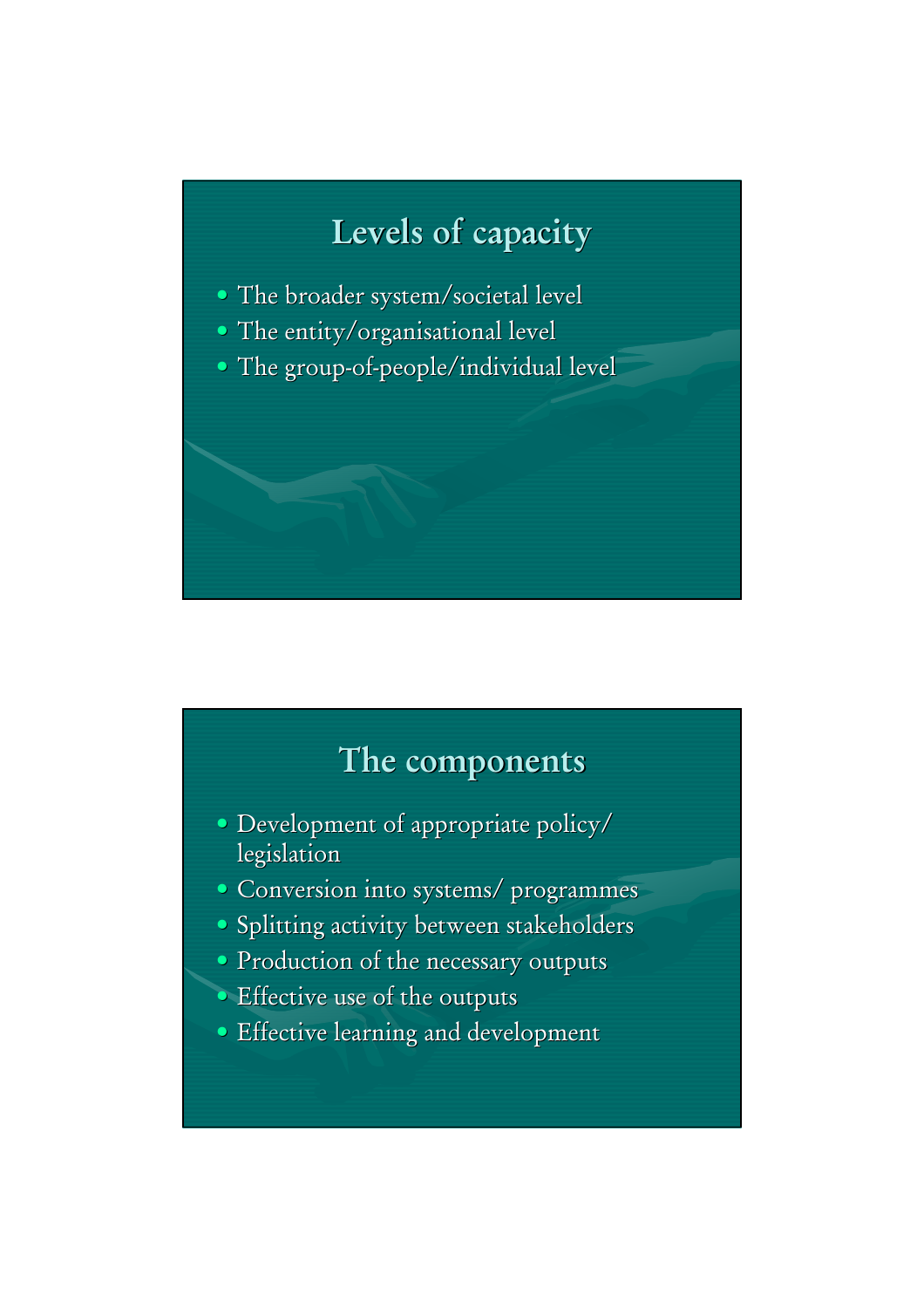# **Survey**

#### • Four different statements to rank

- For each level
- For each component

#### • Results

- $-$  Societal level is the weakest
- Cooperation is instead suspicion
- Working across sectors is a key weakness
- There are skills gaps
- Stakeholder understanding falls short
- Insufficient time given to learning

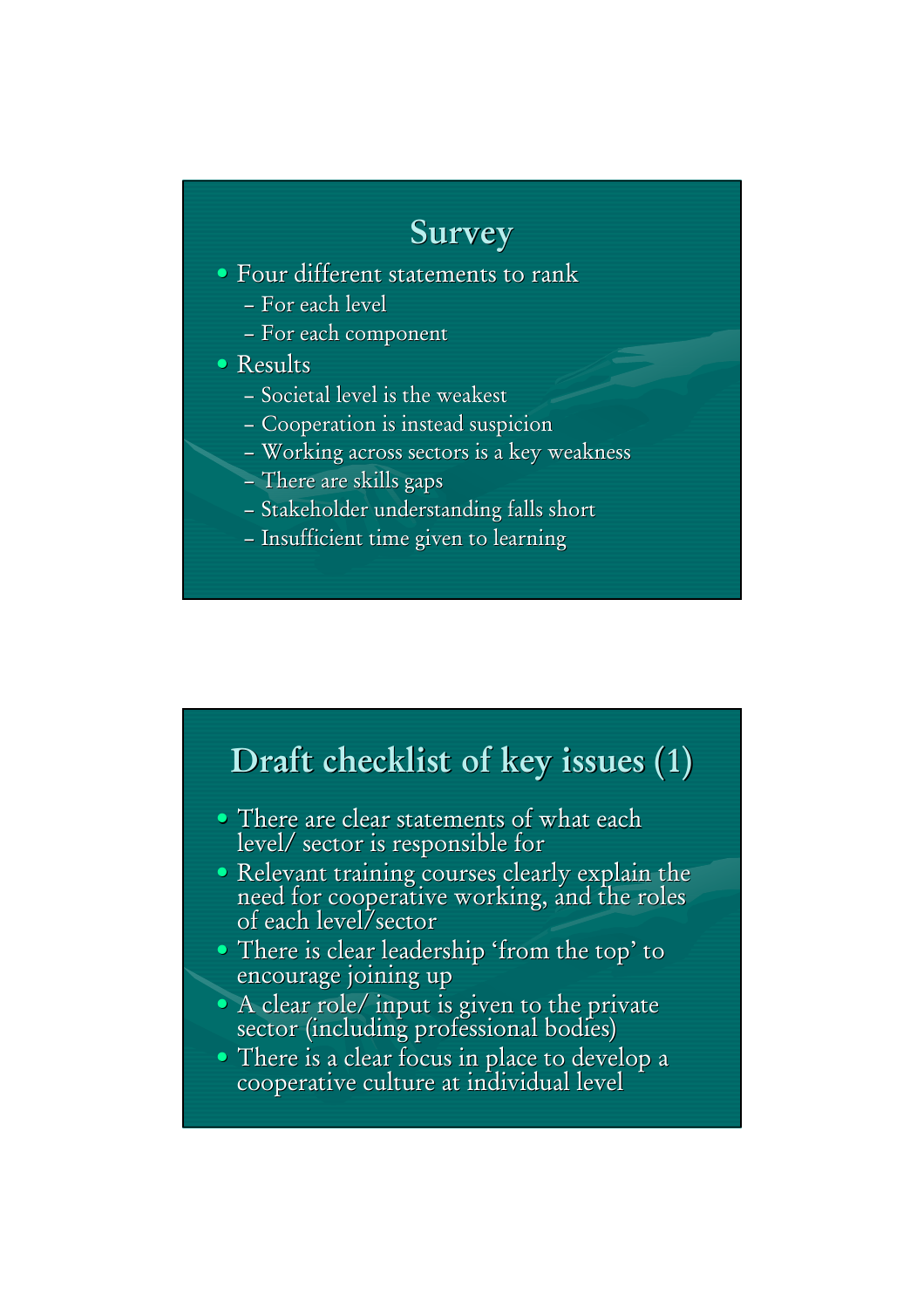## **Draft checklist of key issues (2) Draft checklist of key issues (2)**

- The network of individuals and organisations has a sufficient voice with key decision makers that land admin issues are fully taken into account in all central policy making into account in all central policy making
- Strategy making is a process open to all stakeholders, with all relevant voices heard stakeholders, with all relevant voices heard
- The legal framework enables modern techniques and cross-sector working
- There are structured methods for learning from our own and others' experiences